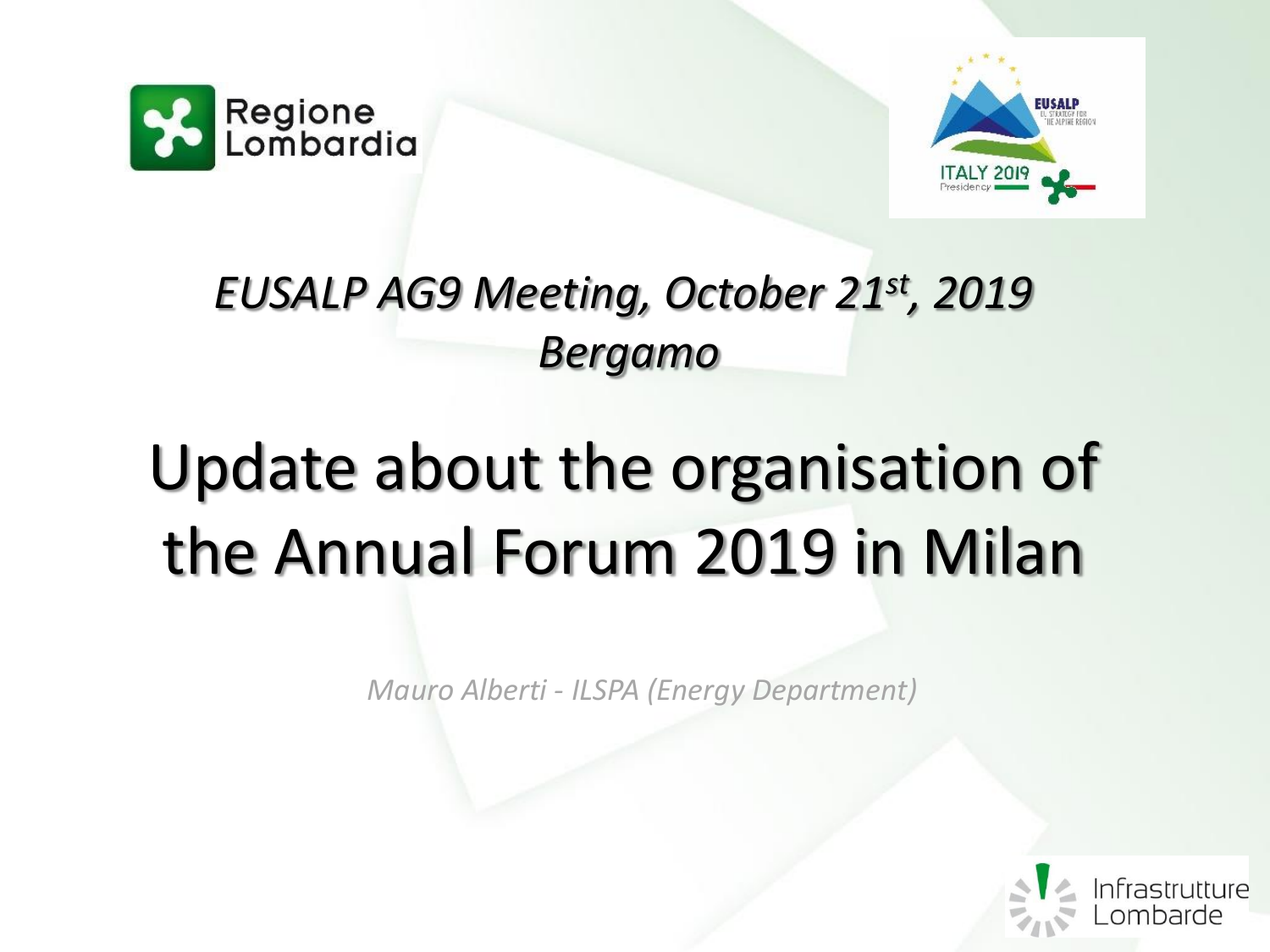#### **Concept**

- Organised by the Italian Presidency in cooperation with the European Commission and the Italian Ministries on 28/29 November 2019 in Milan
- Along the year 2019, the Italian Presidency of the EUSALP Strategy has implemented various actions in the field of green economy, youth and stakeholder's involvement and cultural preservation
- Moreover the political agenda of the European Commission and the ongoing activities related to the elaboration of the future programming period give a unique opportunity to have discussions with stakeholders to "shaping.future.together" for the Alpine Region

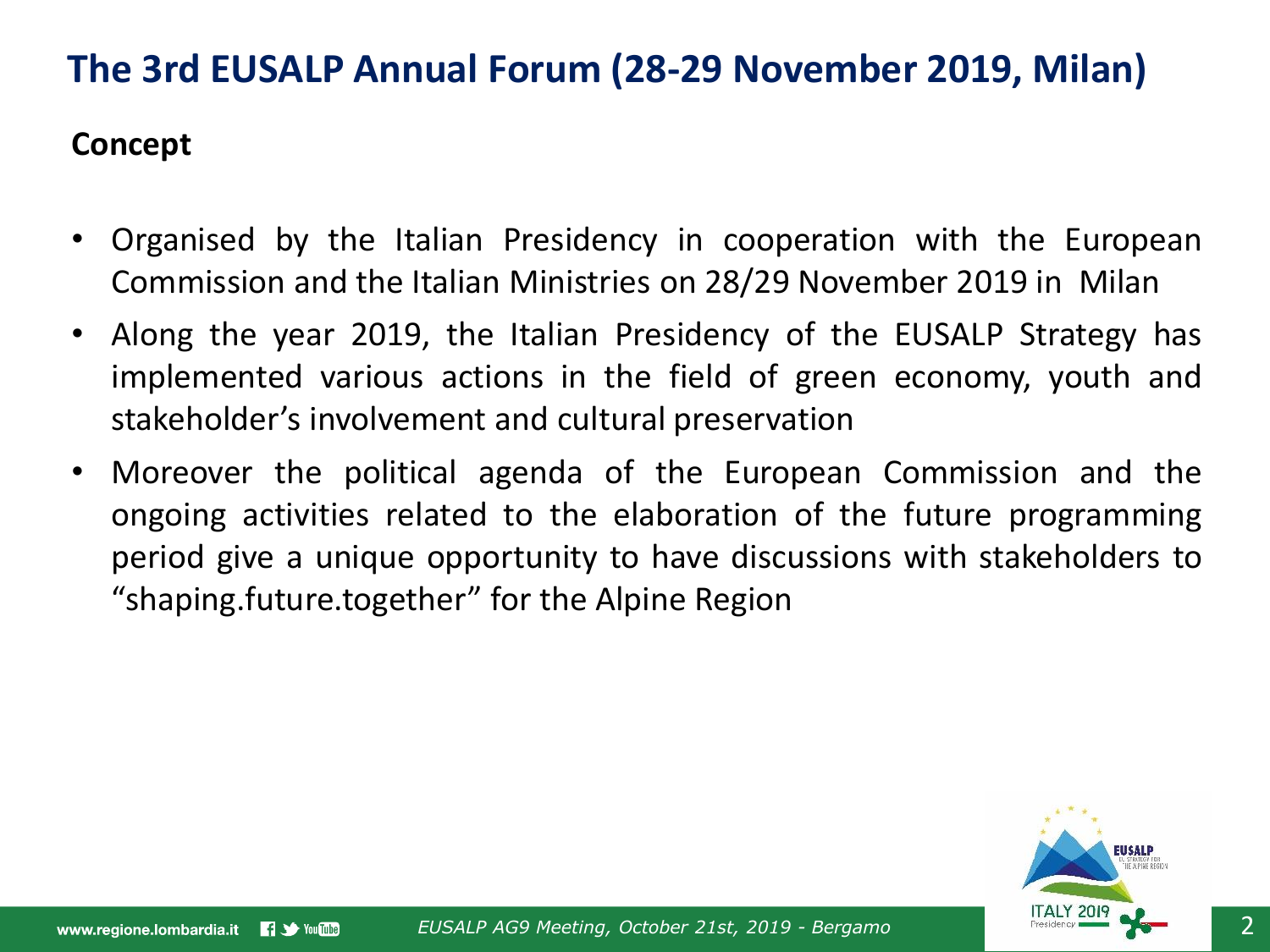## **Concept**

Therefore, the Annual Forum in November has a **twofold objective**. On the one hand, the event will bring together high-level personalities acting for the Alpine region from the local to the European level, in order to **reiterate their commitment to the Strategy and to explore new windows of opportunities**. Not only political and institutional personalities will be present, but also the socio-economic and academic world, civil society and the general public of the EUSALP area. On the other hand, the Annual Forum will be a time to **present the results of the initiatives carried out during the year of the Presidency, and to discuss on the way forward preparing for the following French Presidency in 2020**. Especially, one will give a dedicated focus on the main topics such as green economy, youth and stakeholders' participation in the EUSALP process and the enhancement of the Alpine cultural dimension.



1

2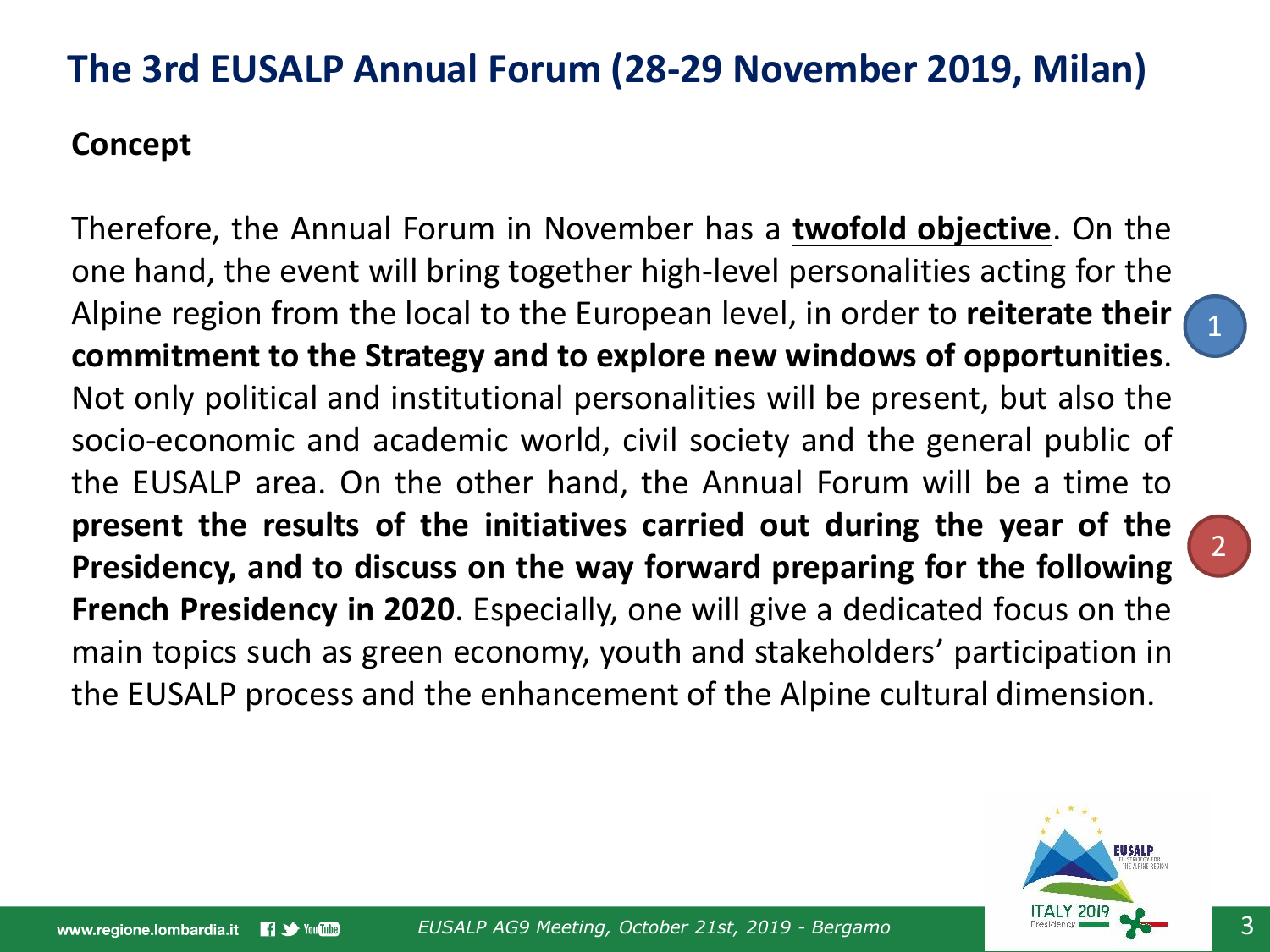### **AGENDA**

## **DAY 1 – 28 November 2019**

from 9.00 Opening of registrations for the Annual Forum PARALLEL MORNING SESSION

10.30 – 12.30 **General Assembly – Ministerial Meeting** (on invitation only) 12.30 – 13.00 **Press Conference**

9.30 - 11.30 **Action Groups Meetings** (restricted to AG members) (**rooms have been reserved for all AGs; videoconference available; AG9?**) 11.30 – 13.00 **AlpGov project final event** (open event) (**10 minutes for each AG**)

13.00 – 14.00 *Networking lunch for participants of the General Assembly*

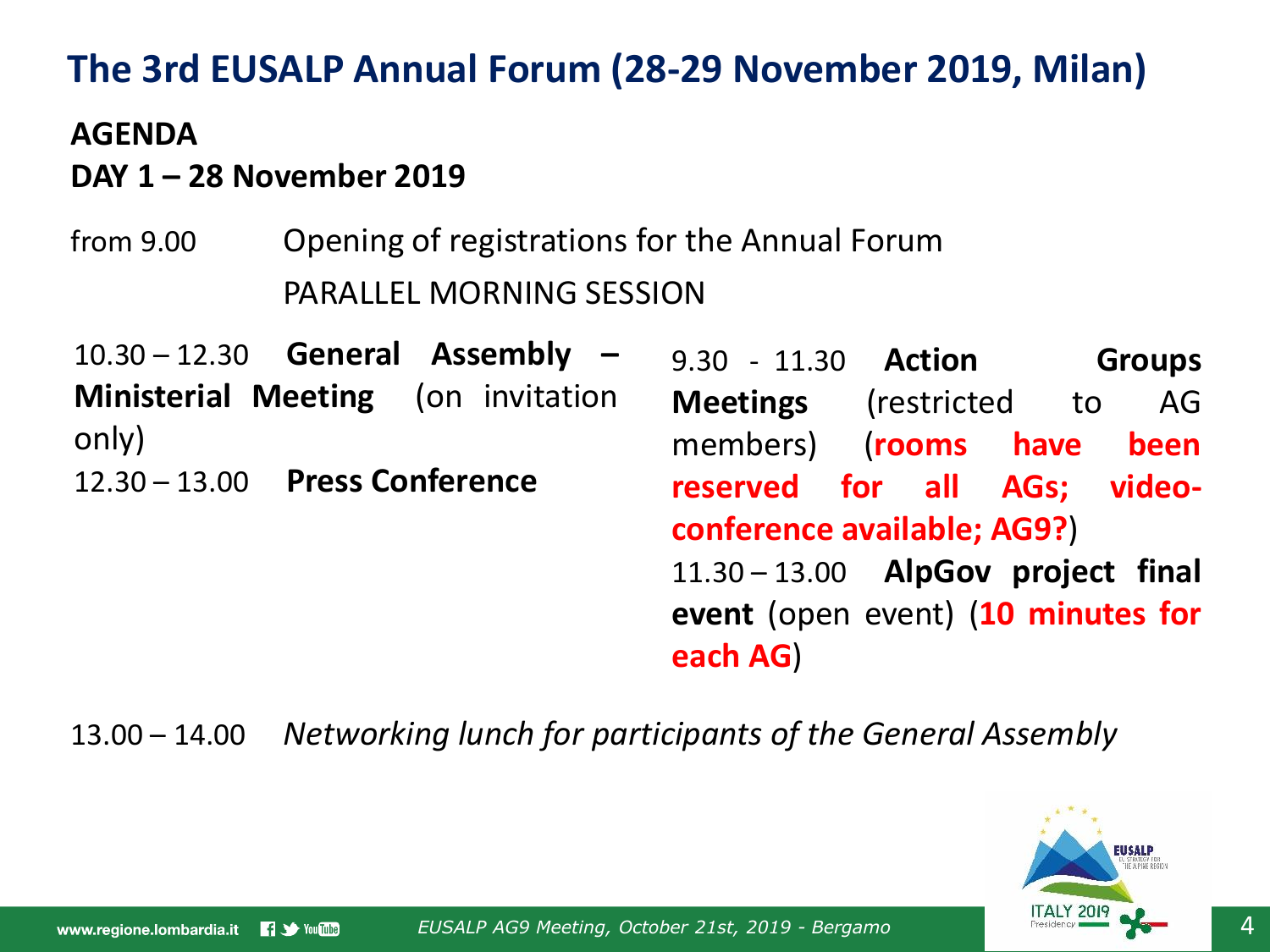## **AGENDA**

**DAY 1 – 28 November 2019**

## AFTERNOON SESSION

- 14.00 **Opening of the networking village and exhibition area**
- 14.00 16.00 **Official opening of the Annual Forum Welcome address by the EUSALP IT Presidency Presidents of the Italian Regions in the EUSALP area Representative of European Commission Representative of European Parliament Italian Ministers EUSALP Ministers Together shaping our future Olympic Winter Games: a macroregional opportunity in 2026**

16.00 – 16.15 *Coffee Break*

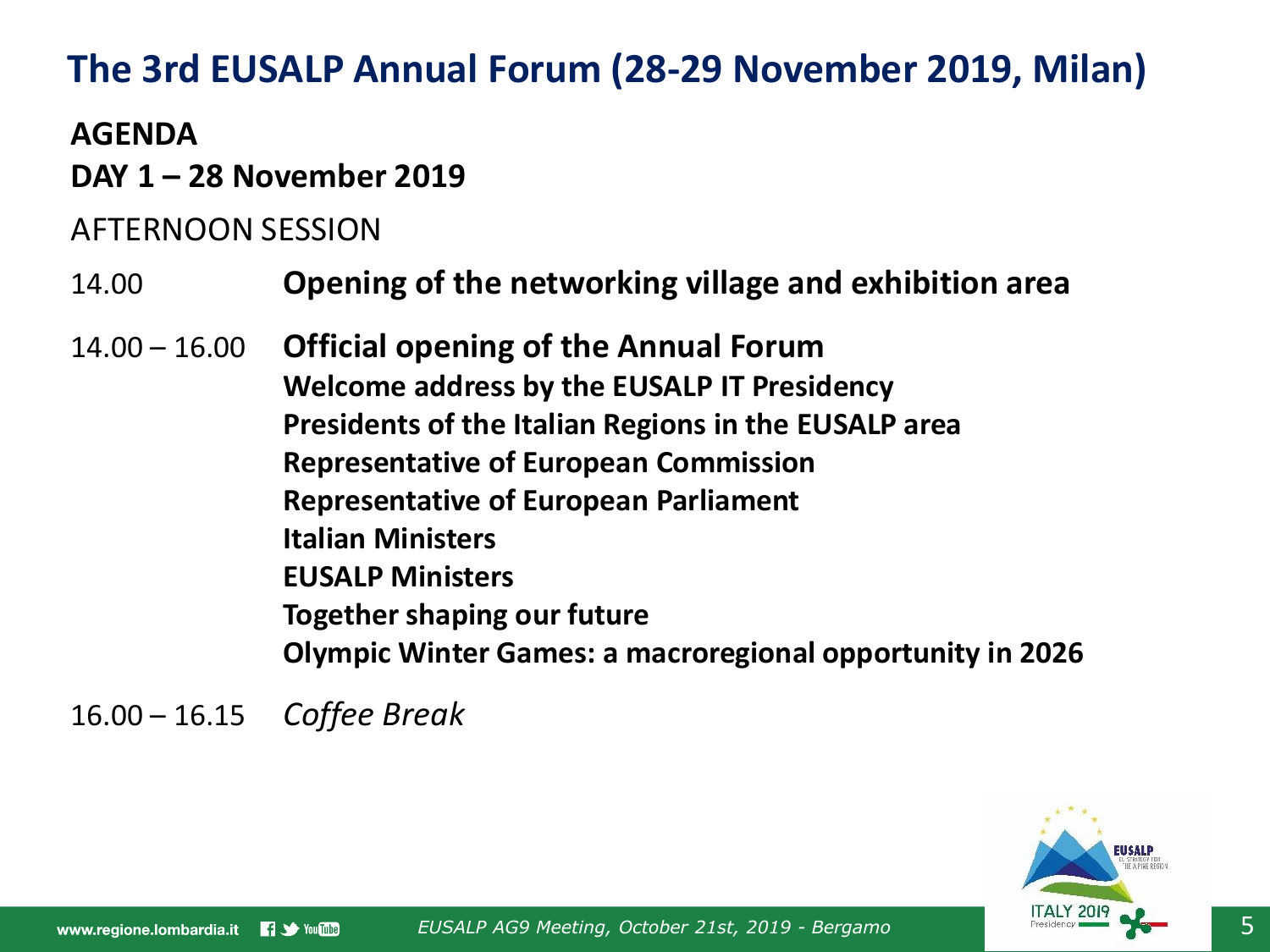## **AGENDA**

### **DAY 1 – 28 November 2019**

## AFTERNOON SESSION

16.15 – 18.00 **RoundTable "The potential of green economy in Alpine macro-region"**

Introduction

Results and stories in EUSALP area (**presentation of projects financed by ARPAF funds; mainly concepts, not too many and technical details, and results; testimony by SMEs, that will be also present with stands to present products and services; e.g. products made from wood waste**)

**RoundTable "The development of innovation and services for the competitiveness of the Alpine macroregion"**

Introduction

Results and stories in EUSALP area

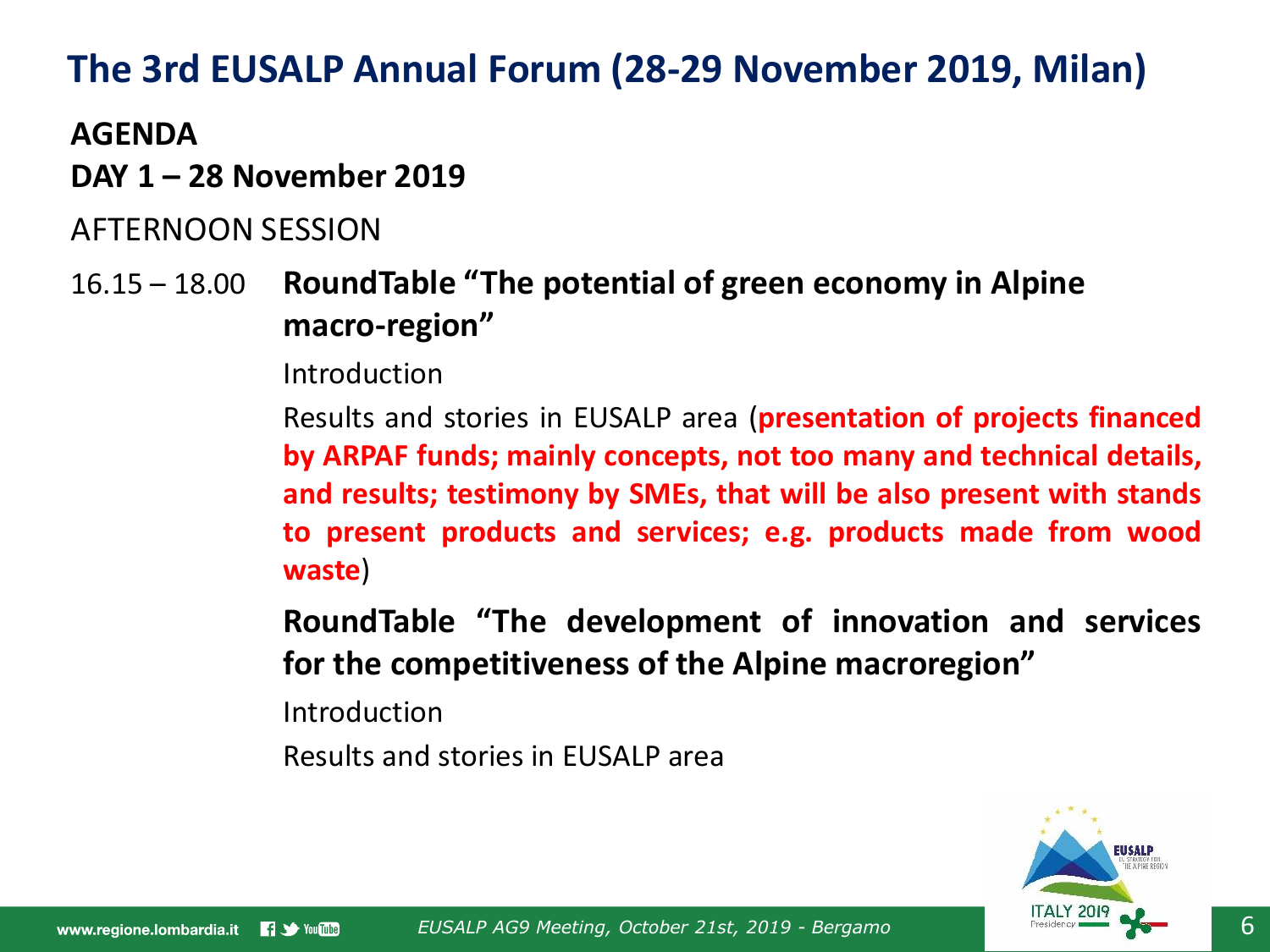#### **AGENDA**

#### **DAY 2 – 29 November 2019**

- 9.00 10.45 **Thematic Workshops on future perspectives and on EUSALP priorities**
	- *Embedding and future of MRS within the next programming period*
	- *Addressing territorial challenges with transnational cooperation and Macro Regional Strategies*
	- *The Alps: a unique laboratory for sustainable development models*
	- *Towards an inspiring Alpine Space Programme 2021-2027*
	- *Climate Crisis and its effects on Forest and Timber Value Chains*
	- *Perspectives for the energy transition: How to reinforce cooperation and integrated actions for a greener future - IMEAS Final Event*
- 9.00 -10.00 **B2B Event "Cultural Routes to strengthen sustainable cultural tourism in the Alpine Region."**
- 10.45 11.00 *Coffee Break*